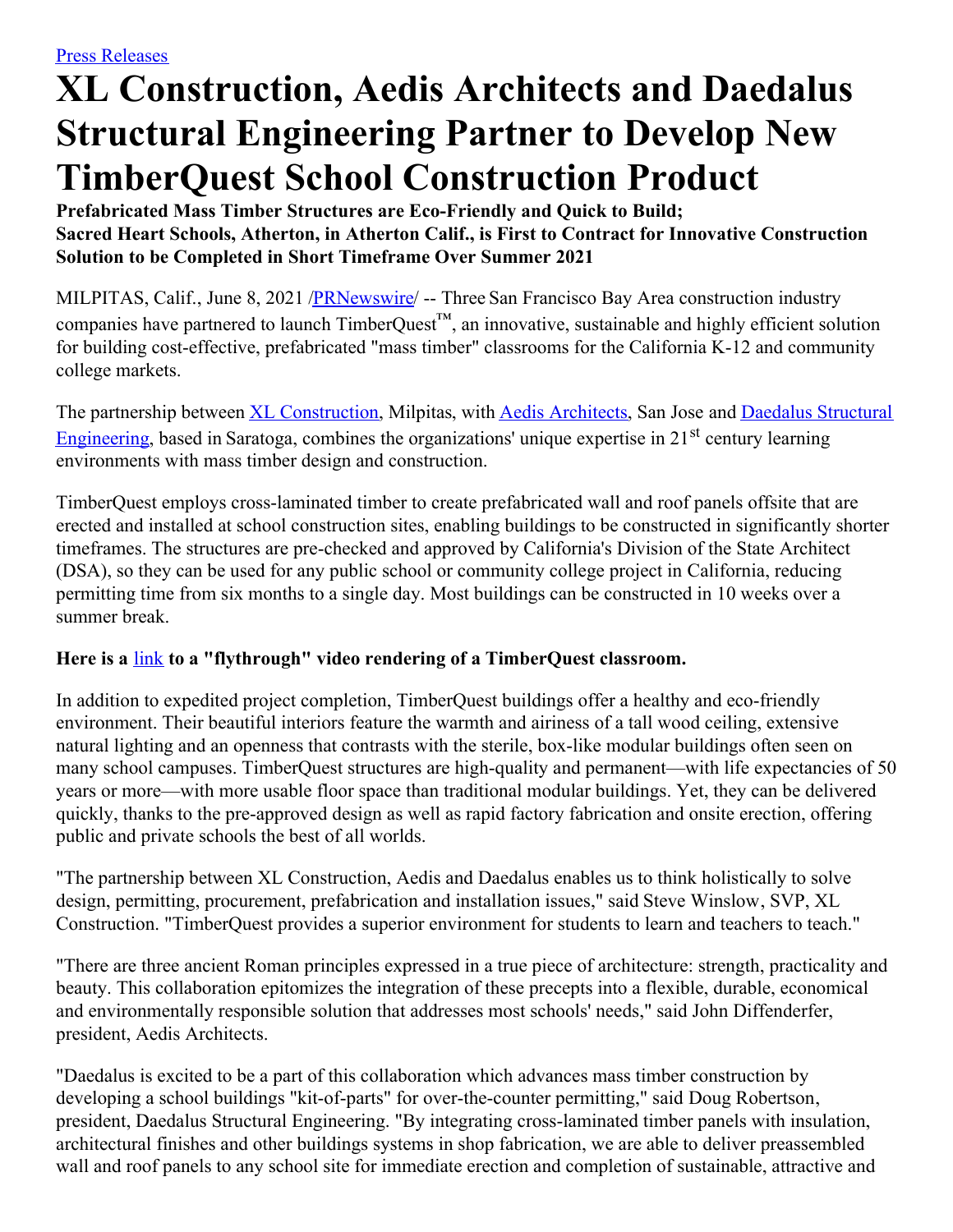durable public school classroom buildings in record time."

# **TimberQuest Chosen by Sacred Heart Schools, Atherton for Building for Fall 2021 Session**

Sacred Heart Schools, Atherton (SHS) in Atherton, Calif. is part of the Network of Sacred Heart Schools, a worldwide operation with schools in over 44 countries and a tradition of excellence dating back to its founding in Paris in the 1800s. Situated on a 63-acre campus, the institution provides preschool – grade 12 programs that serve more than 800 families. With increased demand for space and calls for less capacity in lower grade classrooms due to social distancing requirements; the school saw an urgent need to expand its classroom space for its youngest students.

The project was awarded April 1, with completion projected by August 31 to be ready for the fall term. After reviewing TimberQuest's many benefits, SHS agreed to move forward on the new building which will serve its kindergarten students who previously shared a building with preschoolers.

"In line with the strategic growth of our campus, we were ready to expand our kindergarten space; we needed to both break ground and have construction complete during summer break," said Richard Dioli, SHS director of schools. "Another must was choosing a company that shared our commitment to sustainability. We worked with XL Construction previously, so it was natural for us to reach out to them for ideas—and the TimberQuest concept had immediate appeal."

"Two of the things we liked most about the TimberQuest classroom design is the 'daylighting' created by the structure's large windows combined with the exposed wood interior that makes the classroom very pleasant and appealing," said Michael Dwyer, SHS director of operations. "The building's overall energy efficiency supports our sustainability philosophy and stands as a shining example of these values we teach to our students."

#### **Building a Better School Environment Panel-by-Panel**

The basic building block of TimberQuest construction is precision-machined, cross-laminated timber (CLT) that is available in large format structural slabs. It is strong, yet lightweight, fire resistant and leaves these structures with rich exposed wood finishes.

"Where one may think building with wood is bad for the environment, the opposite is true," said Matt Larson, preconstruction director, XL Construction. "Mass Timber construction, including the TimberQuest approach, supports responsible forest management, including the reduction of wildfires and protection of biodiversity. It also promotes rural economic development by expanding the market for sustainable forest products."

The carbon benefit of timber construction is well documented and has a two-fold benefit. First, utilization of a wood structure in lieu of steel or concrete has a significantly lower embodied carbon footprint, reducing the carbon footprint due to construction by 40-60%. Second, wood effectively sequesters carbon within the timber structure, storing it for the life of the structure and any subsequent reuse.

TimberQuest buildings are available in three- to nine-classroom sizes, between 3,000 and 9,000 square feet. A total of nine interior layouts are included in the precheck design, including standard classroom, large classroom, breakout space, office / conference, science, kindergarten and three restroom configurations. The all-electric design is also very efficient, utilizing heat pump technology to exceed California's Title 24 energy usage standards by between 35% and 60%. In addition to not relying on gas availability, TimberQuest buildings take full advantage of renewable energy resources.

For more information about TimberQuest, visit [www.timber-quest.com](https://c212.net/c/link/?t=0&l=en&o=3188865-1&h=1103093637&u=http%3A%2F%2Fwww.timber-quest.com%2F&a=www.timber-quest.com) or contact Matt Larson, XL